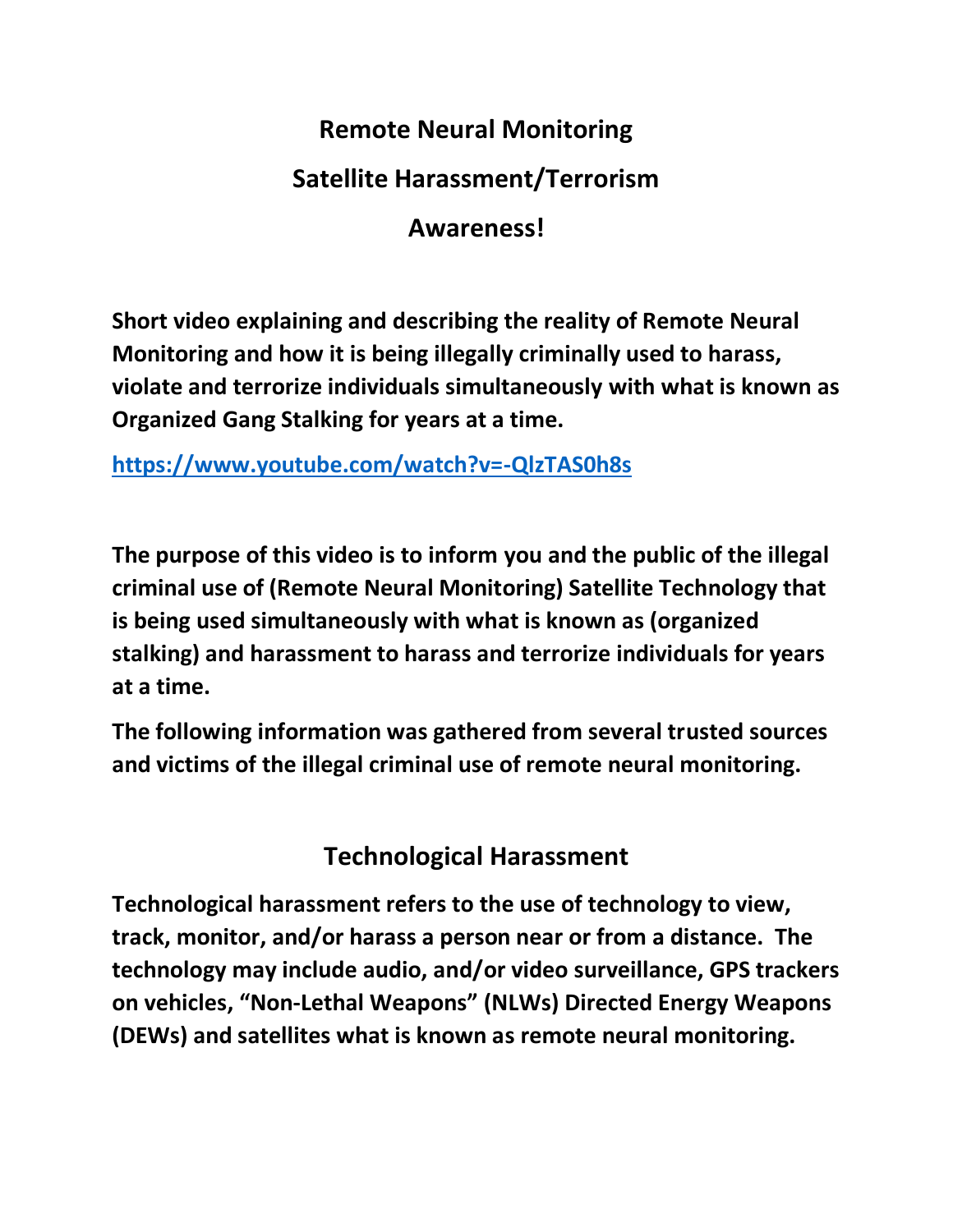## **Short Description of Remote Neural Monitoring**

**Remote Neural Monitoring has the following capabilities. Tracking is able to lock onto a human being and track that person around. Mind reading is able to read that person's mind and give response, answer, or reply over TVs or radios, to what you say or think privately to yourself, hit that person with directed energy and is able to tap into all electronics, TVs, radios, police scanners, computers with voice morphing synthetic voices, and is able to say things over TVs, radios, and (Voice Morph) clone or copy individual's voices then broadcast those voices over police scanners and can imitate any actor's voice or any individual's voice over the TV and respond to what you are thinking or saying in that individual's voice.** 

## **Capabilities of Remote Neural Monitoring**

**Thought, mind reading, reading of thoughts remotely. See as in a camera, through the victim's eyes, to see what the victim is seeing. Hearing—ability to hear and pick up what the victim is hearing.** 

**This is how illegal criminal human trafficking and racketeering operations are being criminally run with this Remote Neural Monitoring technology, to profit off of unaware unsuspecting victims.** 

**Ability to speak to the individual being targeted through speech voice morphing and interjections into TVs, stereos, radios, scanners, cellular phones.**

**Speaking—Speech and speaking ability to speak to the victim through the air or send voices or whispers around the target that can appear to come from anywhere.**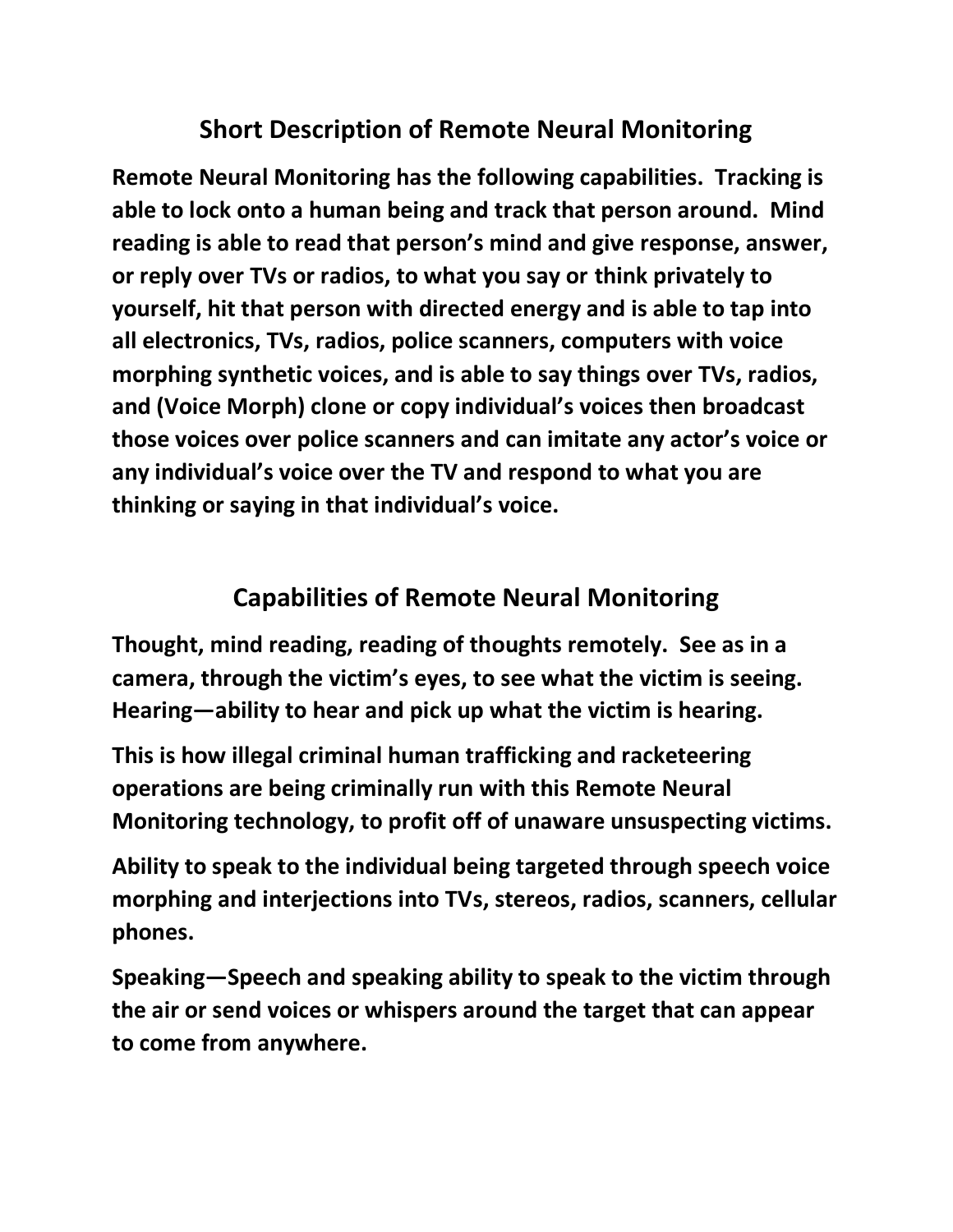## **Directed Energy Assaults**

**From the remote neural monitoring satellite technology that may come in the form of shocks, jolts, jars, jabs, pokes, taps, stings, burns. Sleep deprivation done by directed energy assaults from this satellite technology.** 

## **Computer to Brain Interface Control and Communication**

**Complex control of the brain such as implanting thoughts, retrieving memories, implanting personalities.** 

# **Signs of Being Criminally Targeted with Remote Neural Monitoring**

**Having your thoughts read remotely. Feeling as if you are being watched. Having individuals engaged in organized stalking against you, dropping hints, or conveying to you by actions that they can see you.** 

**Being targeted with organized stalking while you are being targeted with remote neural monitoring satellite technology. Organized stalking usually involves electronic technological harassment of some form that is going on at the same time either ground or satellite based.**

**Electronic disturbances within your home, which may include thumping or popping noises on walls, TVs or appliances, light bulbs and TVs flickering.**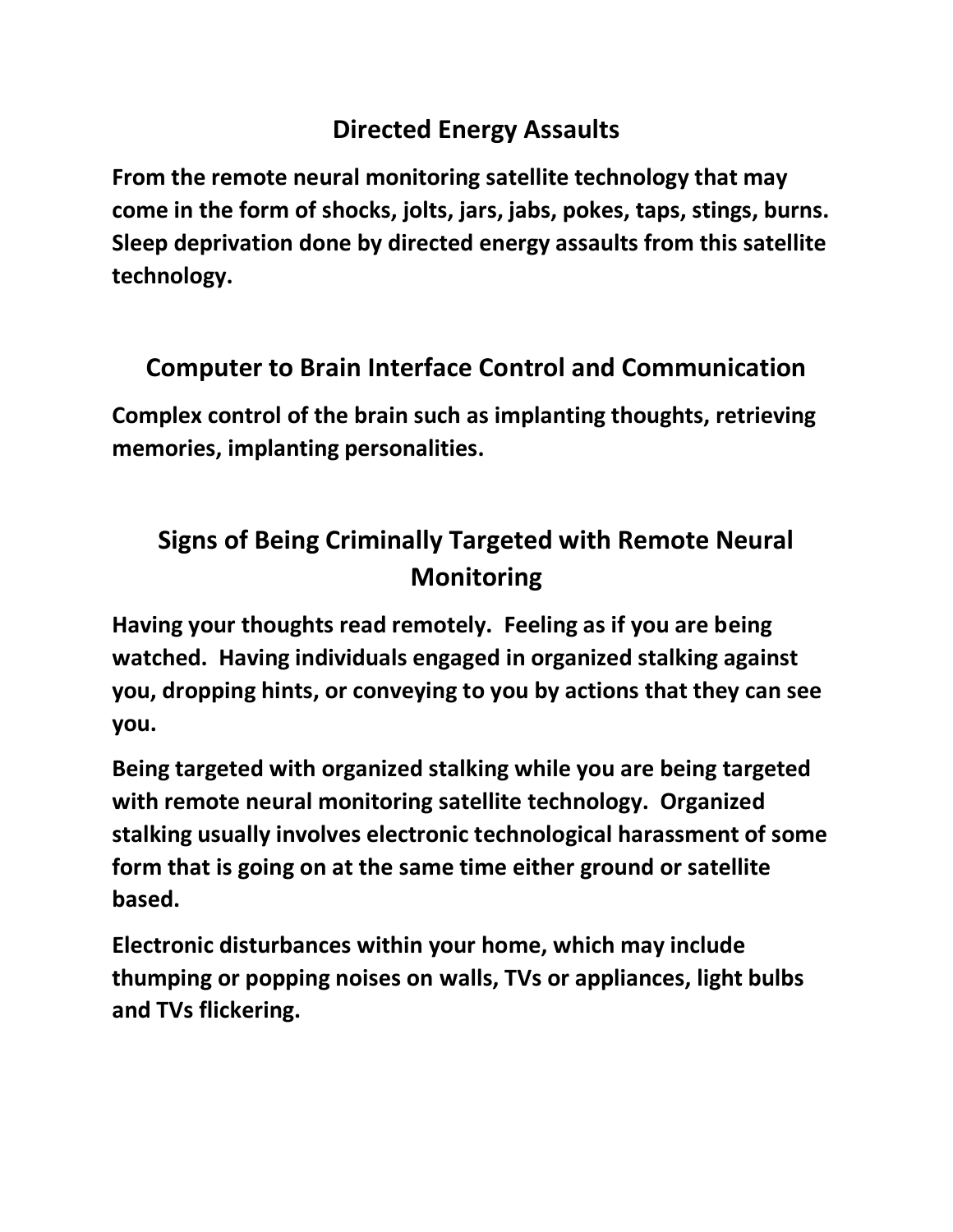## **Electronic Harassment/V2K**

**Microwave hearing, also known as Voice to Skull V2K which also includes being forced to listen to audio harassment or voices, symptoms that mimic and appear to be mental illness, but is not mental illness.**

**Persistent loud ringing in the ears, what is known as (Silent Sound) fake tinnitus. This is common and frequently reported by targets and victims of Organized Stalking.** 

## **Silent Sound**

**Hearing tones, or tone bursts, in the ears that may last anywhere from 5 to 10 seconds, that may change in volume and pitch. Transmission of specific commands into the subconscious mind.** 

**Visual disturbances, visual hallucinations.** 

#### **Transmissions**

**Injection of words, numbers, or information into the brain via electromagnetic radiation or radio waves, or by the remote neural monitoring satellite technology. Being touched, or tapped, or hit by an invisible force, or having parts of your body suddenly moved. Causing pain to any nerve of the body or to the body using directed energy from remote neural monitoring satellite technology.**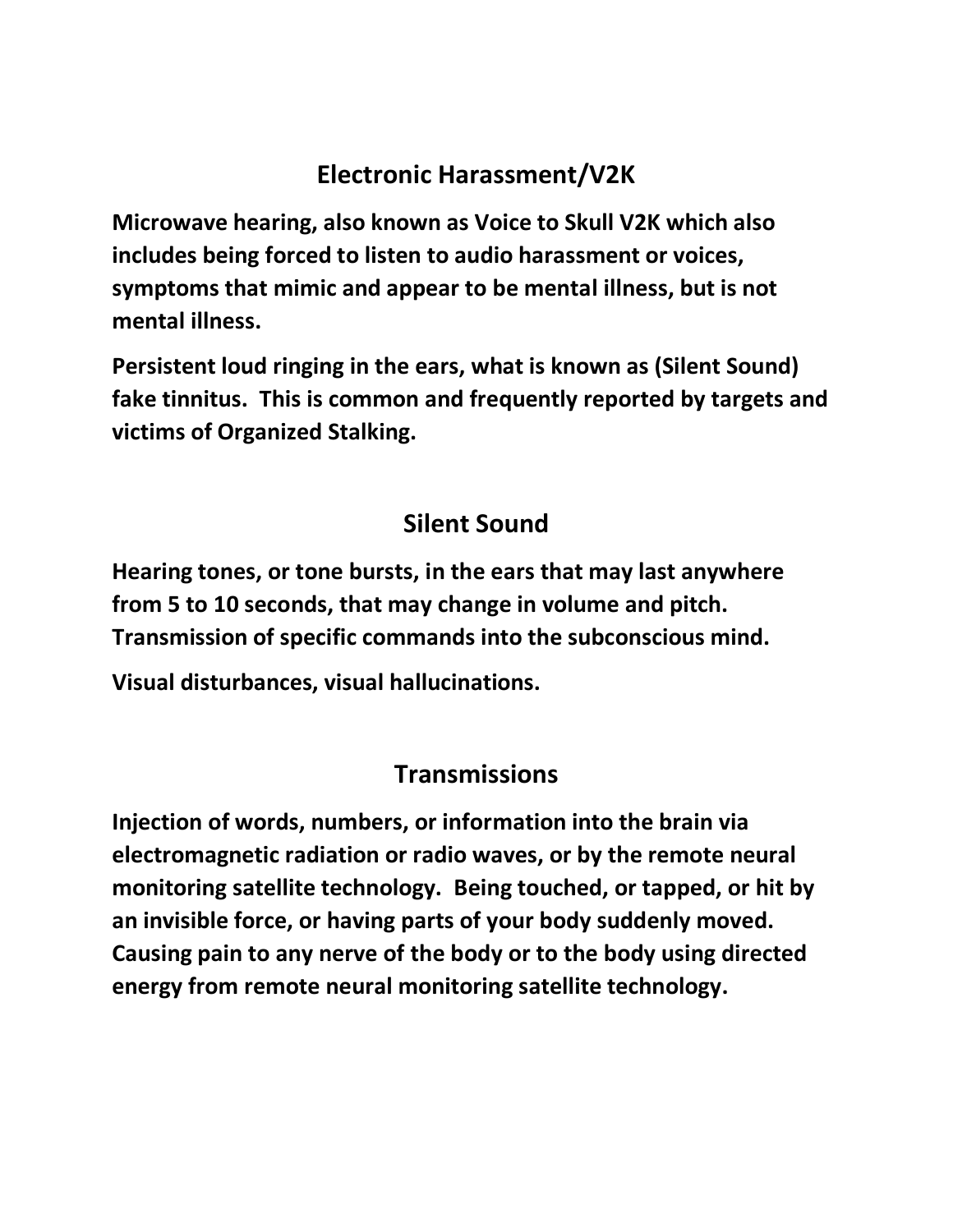### **Remote Manipulation**

**Remote manipulation of human behavior, thoughts or actions. Hearing voices or whispers that appear to come from different rooms of your home, this is done by the remote neural monitoring.**

#### **Audio Harassment**

**Hearing voices or speech interjected into your TV, police scanner, or car radio that responds to what you are thinking or saying privately to yourself.** 

## **Directed Conversations/Parroting**

**Strangers or family members engaged in organized stalking against the victim, repeating, relaying or parroting back private things that you thought, did, or said while alone, or in private, using directed conversation. The individuals engaged in the organized stalking are being given pieces and excerpts of the target and victim's thought process, to repeat or parrot back to the victim as constant harassment or psychological warfare.** 

## **Psychological Warfare**

**The remote neural monitoring is being used simultaneously with organized stalking to target, harass and terrorize individuals by using the target and victim's thoughts (Evoked Thought Potentials) brainwaves to direct and coordinate Organized Stalking Criminal Harassment activities against the target and victim.**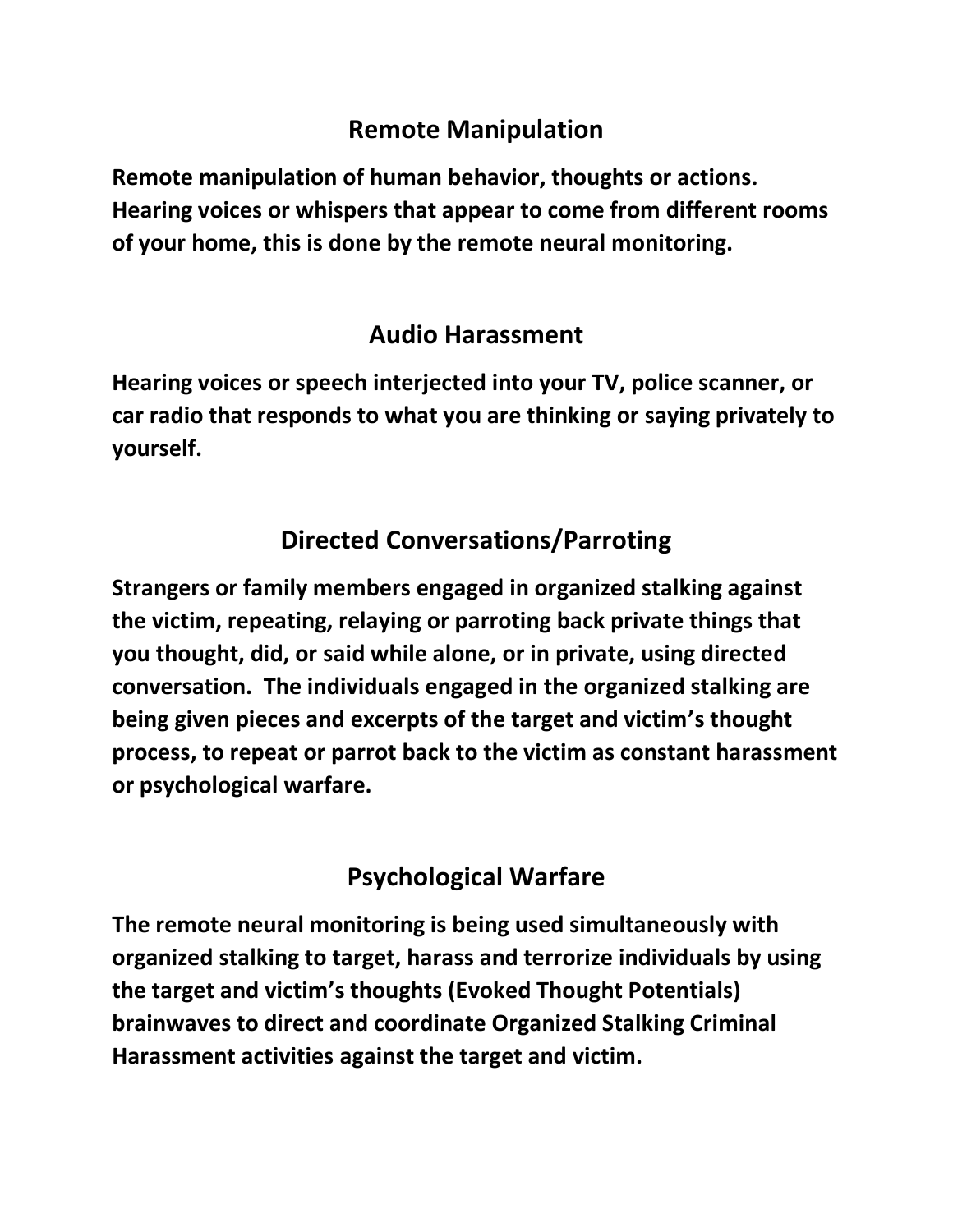**Example, if the victim is thinking of white snowy weather, on a day that it is not snowing, the Criminal or Criminal Organizers who have been given illegal criminal access to the illegal thought reading logs, by means of cell phone or computer logs, is intentionally coordinating the organized stalking groups to flood the victim's area with coordinated white vehicles to psychologically harass and terrorize the targeted victim. This psychological terroristic tactic is being done with any color, shape, number, themes, symbolic actions, gestures, etc.** 

#### **Remote Neural Monitoring Quotes**

**"I know from first-hand experience that remote neural monitoring is a reality. I have** *witnessed* **the operational capabilities of this technology and they were later** *verified* **by an acquaintance, along with** *mind reading***, one of the most bizarre uses of a satellite is to physically assault someone. An electronic satellite beam, using far less energy than needed to blast nuclear missiles in flight, can** *slap* **or**  *bludgeon* **someone on earth. A satellite beam can also be locked onto a human target, with the victim being unable to evade the menace by running around or driving around, and can cause harm through application of pressure on, for example, one's head."** 

**"Citizens are being illegally interrogated within their own homes, without ever being charged with a crime, as their 4th Amendment rights are completely denied them! In the United States alone, thousands of people have already come forward to describe this technology and how it is being used to both illegally spy on them, while also manipulating their thoughts, as they are targeted for nonconsensual human experimentation.**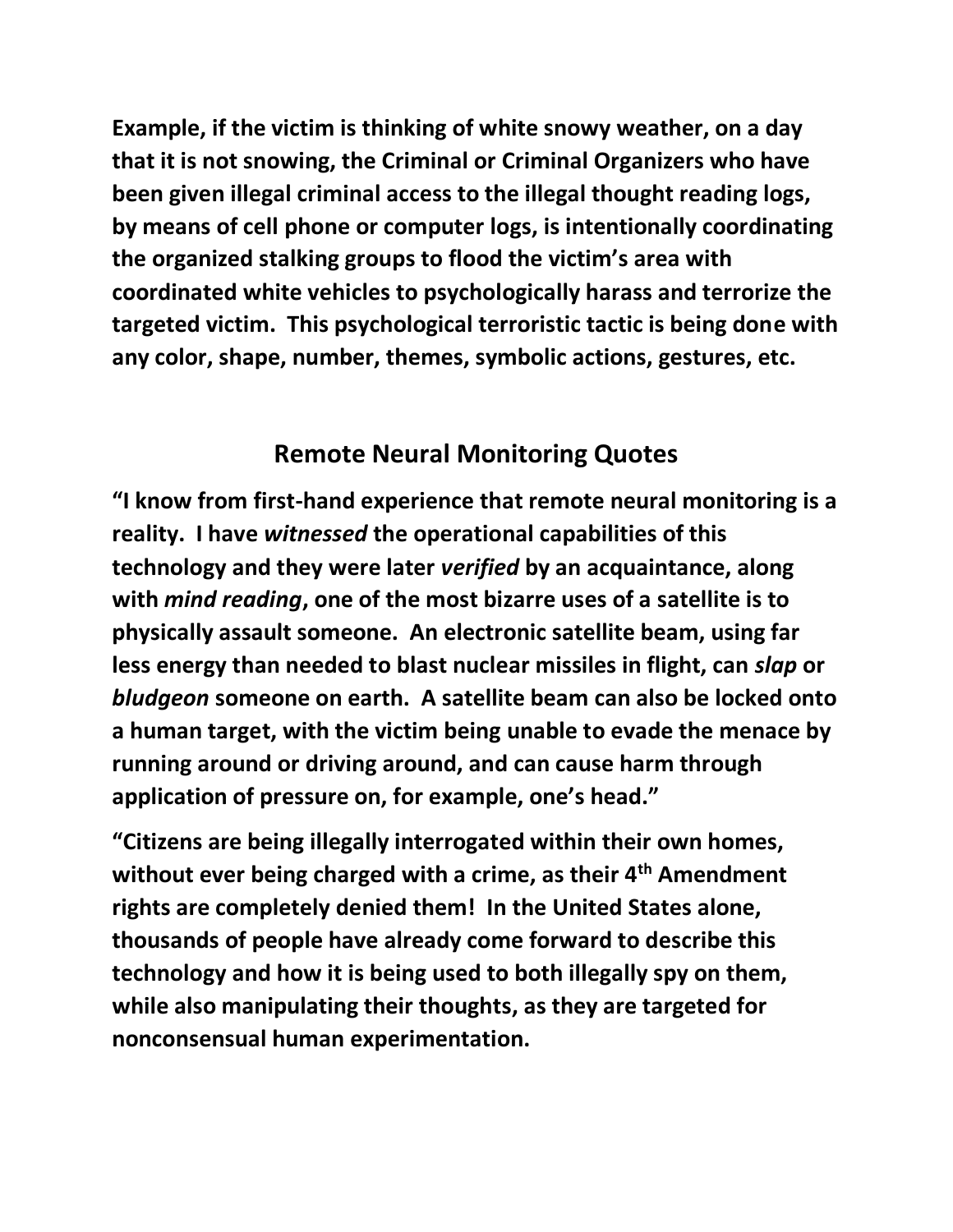**Famous neuro scientist warns that remote neural monitoring equipment is** *far from being science fiction and can be used for control of behavior and brainwashing***.**

# **Scientists Agree that Remote Neural Monitoring is a Danger and a Health Hazard**

**As a direct result from the Remote Neural Monitoring Technology the victim is being exposed to a harmful directed energy for years at a time, which is a Health Hazard.**

**Quote: "Scientists agree that like leukemia and the cancerous risks posed by mobile phones which also emit microwaves, Remote Neural Monitoring can also pose similar threats to a subject's overall health as the heating effect of tissues with the speed of light is a known effect of high powered microwave and electromagnetic pulse weapons."** 

**There are several articles of information that have appeared on the Internet regarding Remote Neural Monitoring being portrayed as a crime fighting and detection tool. Remote Neural Monitoring was not invented to detect criminal thought inside the mind. Nor does it have any place, or serve any legit purpose, in law enforcement.** 

**These articles appear to be an obvious attempt to legitimize and condition readers and the public to accept Remote Neural Monitoring as a legitimate law enforcement tool, which it is not, just as organized stalking and harassment is not, and is completely the opposite, and is being criminally used simultaneously with organized stalking to violate, invade, harass and terrorize individuals for years at a time.**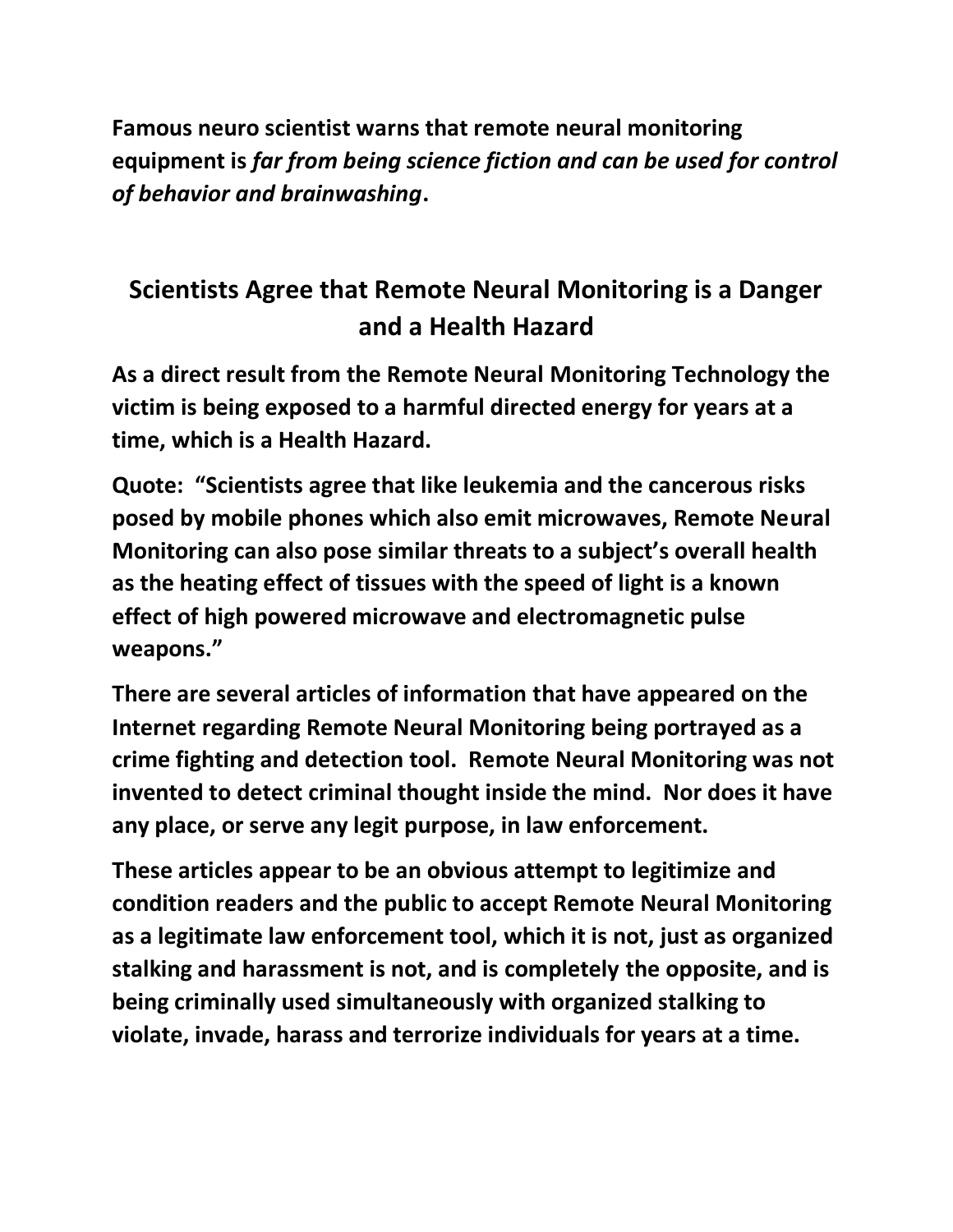**Polygraphs have served the purpose and are quite accurate in determining if someone is telling the truth regarding criminal activity. Also, if Remote Neural Programming was to be used for that purpose, it would require a quite complicated warrant, despite the unlawful illegal criminal manner that it is being used on individuals without their consent and their permission, it is quite obvious that warrants are not being obtained and that Remote Neural Monitoring is being used to intentionally harass and terrorize individuals for years at a time simultaneously with organized stalking and harassment.** 

**Beware of individuals claiming that Remote Neural Monitoring is being used for health purposes. This is a health scam and a fraud being perpetrated by these syndicated criminal individuals that are actively involved in Electronic Racketeering and Human Trafficking by use of Remote Neural Monitoring. These individuals are illegally criminally involved in the following: illegal electronic monitoring, eavesdropping and relaying by remote neural monitoring health frauds, racketeering, human trafficking, hacking, illegal criminal tapping and eavesdropping of Internet and telephone communications, criminal violations of privacy, psychological warfare, stalking, harassment, slander, manipulation, deception. Do not believe anything these individuals may tell, send or relay to you.** 

#### **Remote Neural Monitoring**

**This video is just a small description of remote neural monitoring and the capabilities, misuses and abuses and harmful health hazards associated with the illegal criminal use of this technology.** 

**The individuals illegally criminally using this remote neural monitoring technology are claiming to be the United States Air Force operating**